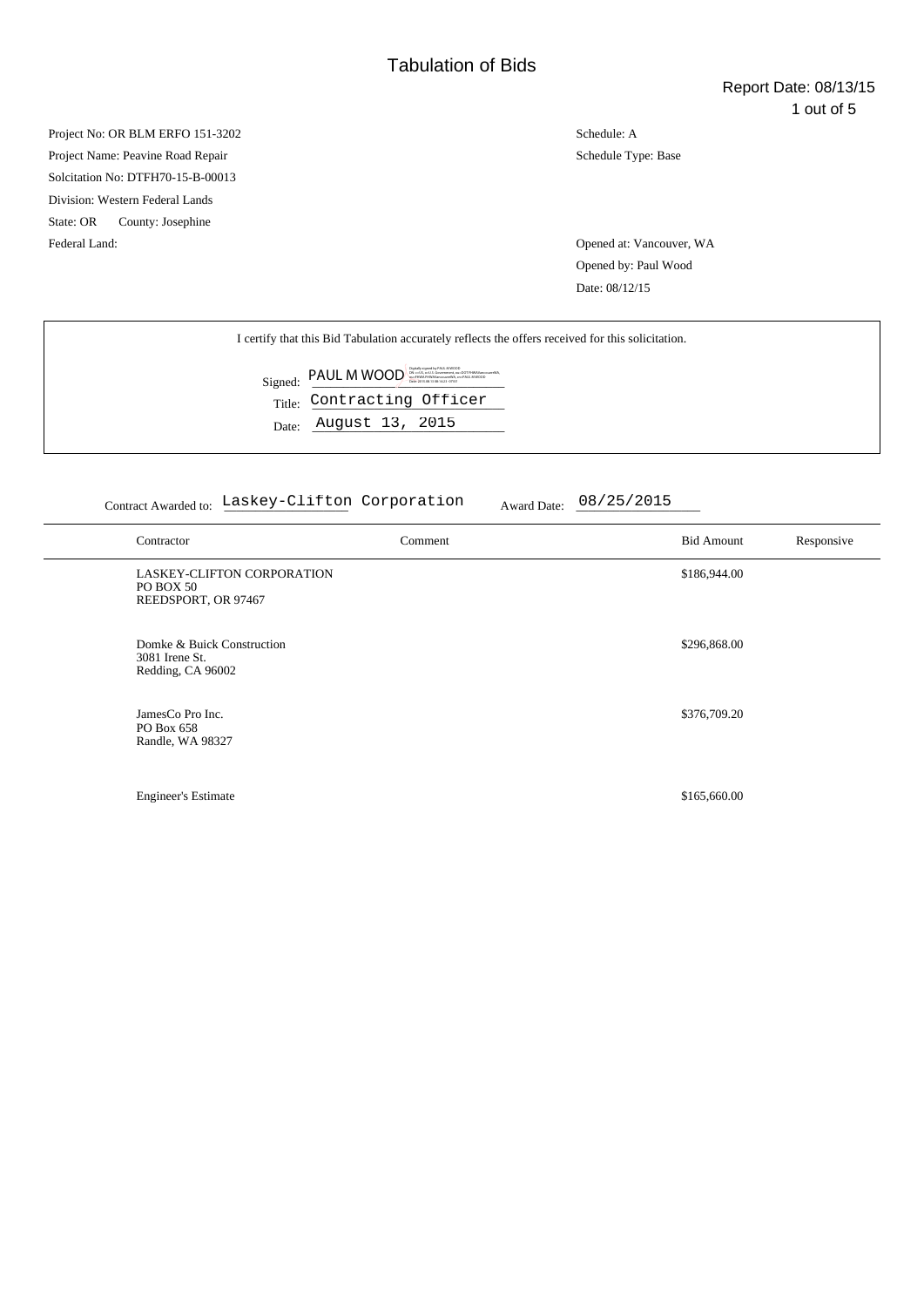٦

## Project No: OR BLM ERFO 151-3202

Project Name: Peavine Road Repair

| Line<br>Item<br>Number | Pay Item No. | Description                                                                                                | Quantity   | Unit        | Unit Price                                   | Amount                                                   |
|------------------------|--------------|------------------------------------------------------------------------------------------------------------|------------|-------------|----------------------------------------------|----------------------------------------------------------|
|                        |              |                                                                                                            |            |             |                                              |                                                          |
| A0020                  | 15101-0000   | <b>MOBILIZATION</b>                                                                                        |            |             |                                              |                                                          |
|                        |              | LASKEY-CLIFTON CORPORATION<br>Domke & Buick Construction<br>JamesCo Pro Inc.<br><b>Engineer's Estimate</b> | ALL        | <b>LPSM</b> | Lump Sum<br>Lump Sum<br>Lump Sum<br>Lump Sum | \$24,380.00<br>\$41,500.00<br>\$38,800.00<br>\$15,060.00 |
| A0040                  | 15201-0000   | <b>CONSTRUCTION SURVEY AND STAKING</b>                                                                     |            |             |                                              |                                                          |
|                        |              | LASKEY-CLIFTON CORPORATION<br>Domke & Buick Construction<br>JamesCo Pro Inc.<br><b>Engineer's Estimate</b> | ALL        | <b>LPSM</b> | Lump Sum<br>Lump Sum<br>Lump Sum<br>Lump Sum | \$13,340.00<br>\$2,000.00<br>\$7,840.00<br>\$5,000.00    |
| A0060                  | 15301-0010   | CONTRACTOR QUALITY CONTROL AND ASSURANCE                                                                   |            |             |                                              |                                                          |
|                        |              | LASKEY-CLIFTON CORPORATION<br>Domke & Buick Construction<br>JamesCo Pro Inc.<br><b>Engineer's Estimate</b> | ALL        | <b>LPSM</b> | Lump Sum<br>Lump Sum<br>Lump Sum<br>Lump Sum | \$7,800.00<br>\$6,000.00<br>\$1,344.00<br>\$4,000.00     |
| A0080                  | 15401-0000   | <b>CONTRACTOR TESTING</b>                                                                                  |            |             |                                              |                                                          |
|                        |              | LASKEY-CLIFTON CORPORATION<br>Domke & Buick Construction<br>JamesCo Pro Inc.<br><b>Engineer's Estimate</b> | ALL        | <b>LPSM</b> | Lump Sum<br>Lump Sum<br>Lump Sum<br>Lump Sum | \$3,390.00<br>\$11,600.00<br>\$16,800.00<br>\$1,500.00   |
| A0100                  | 15501-0000   | <b>CONSTRUCTION SCHEDULE</b>                                                                               |            |             |                                              |                                                          |
|                        |              | LASKEY-CLIFTON CORPORATION<br>Domke & Buick Construction<br>JamesCo Pro Inc.<br><b>Engineer's Estimate</b> | <b>ALL</b> | <b>LPSM</b> | Lump Sum<br>Lump Sum<br>Lump Sum<br>Lump Sum | \$622.00<br>\$2,000.00<br>\$2,464.00<br>\$2,000.00       |
| A0120                  | 15701-0000   | SOIL EROSION CONTROL                                                                                       |            |             |                                              |                                                          |
|                        |              | LASKEY-CLIFTON CORPORATION<br>Domke & Buick Construction<br>JamesCo Pro Inc.<br><b>Engineer's Estimate</b> | ALL        | <b>LPSM</b> | Lump Sum<br>Lump Sum<br>Lump Sum<br>Lump Sum | \$965.00<br>\$1,500.00<br>\$3,472.00<br>\$2,500.00       |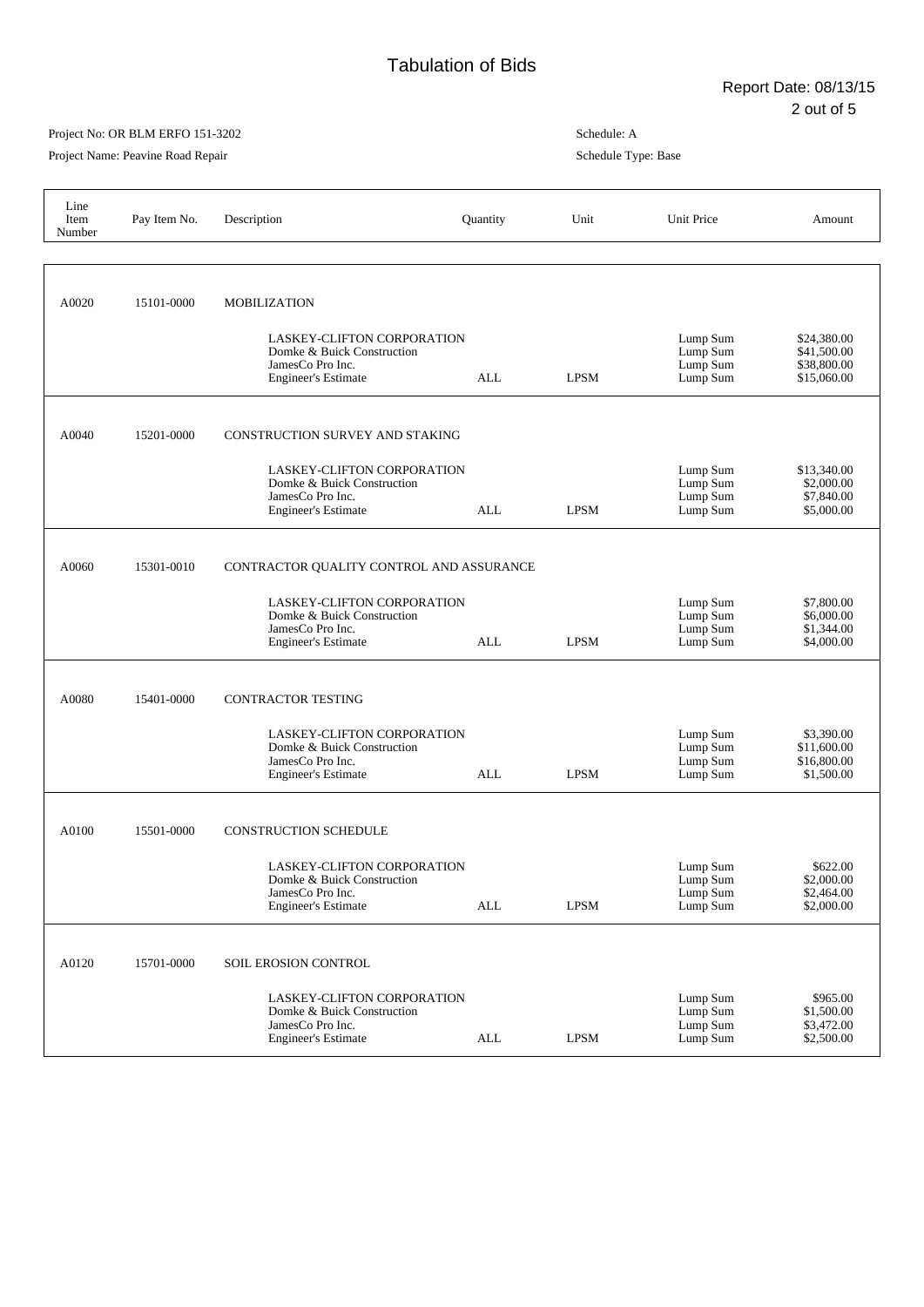٦

## Project No: OR BLM ERFO 151-3202

Project Name: Peavine Road Repair

| Line<br>Item<br>Number | Pay Item No. | Description                                                                                                | Quantity | Unit        | Unit Price                                   | Amount                                                      |
|------------------------|--------------|------------------------------------------------------------------------------------------------------------|----------|-------------|----------------------------------------------|-------------------------------------------------------------|
|                        |              |                                                                                                            |          |             |                                              |                                                             |
| A0140                  | 20103-0000   | <b>CLEARING AND GRUBBING</b>                                                                               |          |             |                                              |                                                             |
|                        |              | LASKEY-CLIFTON CORPORATION<br>Domke & Buick Construction<br>JamesCo Pro Inc.<br><b>Engineer's Estimate</b> | 500      | SQYD        | \$5.50<br>\$3.40<br>\$6.95<br>\$5.00         | \$2,750.00<br>\$1,700.00<br>\$3,475.00<br>\$2,500.00        |
| A0160                  | 20401-0000   | ROADWAY EXCAVATION                                                                                         |          |             |                                              |                                                             |
|                        |              | LASKEY-CLIFTON CORPORATION<br>Domke & Buick Construction<br>JamesCo Pro Inc.<br><b>Engineer's Estimate</b> | 30       | <b>CUYD</b> | \$64.75<br>\$34.00<br>\$119.00<br>\$40.00    | \$1,942.50<br>\$1,020.00<br>\$3,570.00<br>\$1,200.00        |
| A0180                  | 26101-0000   | REINFORCED SOIL SLOPE                                                                                      |          |             |                                              |                                                             |
|                        |              | LASKEY-CLIFTON CORPORATION<br>Domke & Buick Construction<br>JamesCo Pro Inc.<br><b>Engineer's Estimate</b> | 1,600    | <b>SQFT</b> | \$65.00<br>\$118.88<br>\$152.00<br>\$60.00   | \$104,000.00<br>\$190,208.00<br>\$243,200.00<br>\$96,000.00 |
| A0200                  | 30201-1000   | ROADWAY AGGREGATE, METHOD 1                                                                                |          |             |                                              |                                                             |
|                        |              | LASKEY-CLIFTON CORPORATION<br>Domke & Buick Construction<br>JamesCo Pro Inc.<br><b>Engineer's Estimate</b> | 70       | <b>CUYD</b> | \$49.70<br>\$95.00<br>\$117.00<br>\$60.00    | \$3,479.00<br>\$6,650.00<br>\$8,190.00<br>\$4,200.00        |
| A0220                  | 30302-1000   | DITCH RECONDITIONING                                                                                       |          |             |                                              |                                                             |
|                        |              | LASKEY-CLIFTON CORPORATION<br>Domke & Buick Construction<br>JamesCo Pro Inc.<br><b>Engineer's Estimate</b> | 400      | <b>LNFT</b> | \$0.91<br>\$7.50<br>\$5.60<br>\$20.00        | \$364.00<br>\$3,000.00<br>\$2,240.00<br>\$8,000.00          |
| A0240                  | 40301-0200   | ASPHALT CONCRETE PAVEMENT, TYPE 2                                                                          |          |             |                                              |                                                             |
|                        |              | LASKEY-CLIFTON CORPORATION<br>Domke & Buick Construction<br>JamesCo Pro Inc.<br><b>Engineer's Estimate</b> | 45       | <b>TON</b>  | \$179.50<br>\$250.00<br>\$307.40<br>\$140.00 | \$8,077.50<br>\$11,250.00<br>\$13,833.00<br>\$6,300.00      |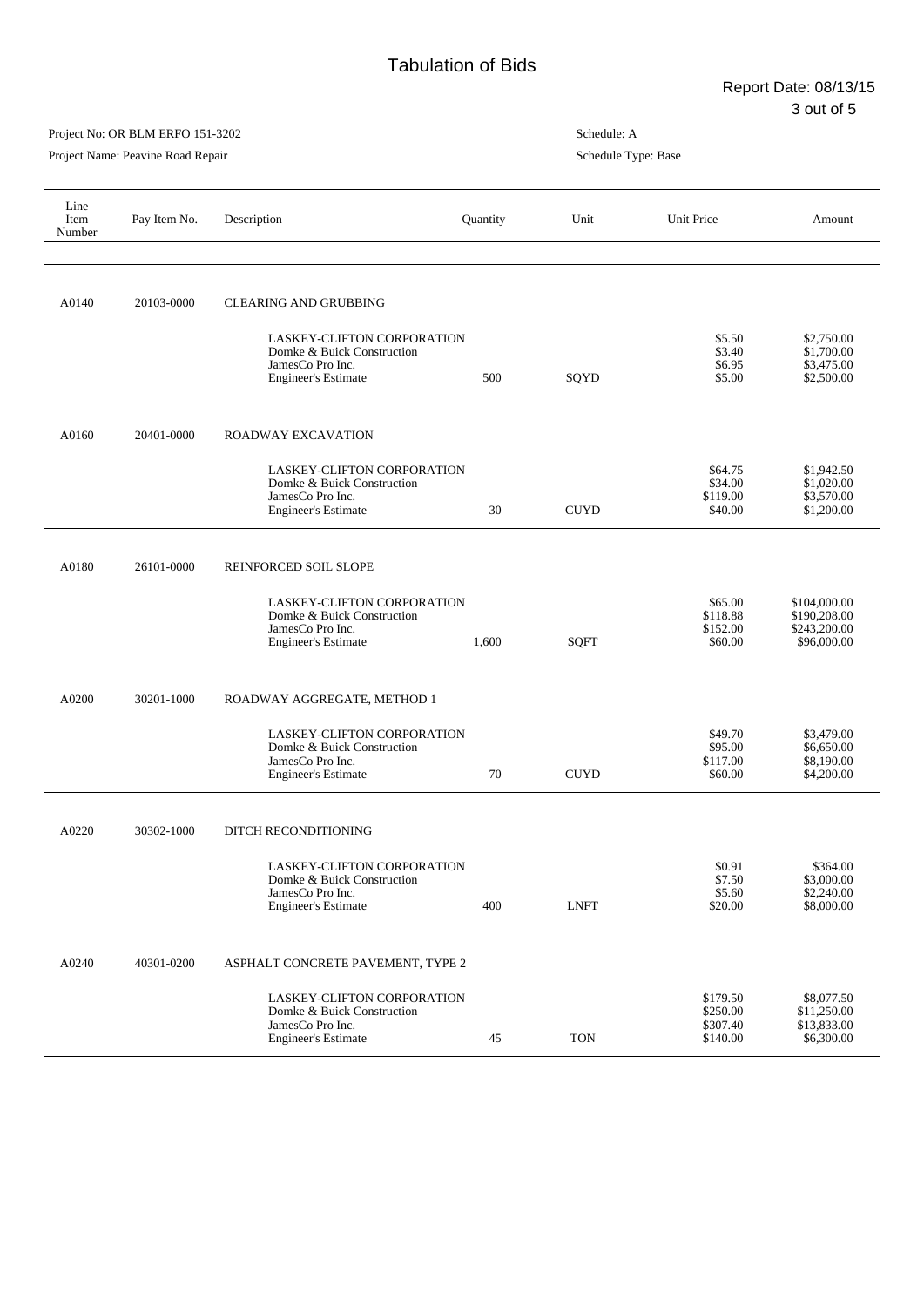## Project No: OR BLM ERFO 151-3202

Project Name: Peavine Road Repair

| Line<br>Item<br>Number | Pay Item No. | Description                                                                                                                             | Quantity | Unit        | Unit Price                                   | Amount                                               |  |
|------------------------|--------------|-----------------------------------------------------------------------------------------------------------------------------------------|----------|-------------|----------------------------------------------|------------------------------------------------------|--|
| A0260                  | 41202-0000   | <b>TACK COAT</b><br>LASKEY-CLIFTON CORPORATION<br>Domke & Buick Construction<br>JamesCo Pro Inc.                                        |          |             | \$6.70<br>\$10.00<br>\$8.96                  | \$134.00<br>\$200.00<br>\$179.20                     |  |
| A0280                  | 62201-0250   | <b>Engineer's Estimate</b><br>DUMP TRUCK, 10 CUBIC YARD MINIMUM CAPACITY                                                                | 20       | GAL         | \$15.00                                      | \$300.00                                             |  |
|                        |              | LASKEY-CLIFTON CORPORATION<br>Domke & Buick Construction<br>JamesCo Pro Inc.<br><b>Engineer's Estimate</b>                              | 20       | <b>HOUR</b> | \$140.00<br>\$138.00<br>\$145.60<br>\$100.00 | \$2,800.00<br>\$2,760.00<br>\$2,912.00<br>\$2,000.00 |  |
| A0300                  | 62201-0700   | BACKHOE LOADER, 1 CUBIC YARD MINIMUM CAPACITY FRONTEND BUCKET, 10 CUBIC FOOT MINIMUM<br>CAPACITY BACKHOE BUCKET, 90 HP MINIMUM FLYWHEEL |          |             |                                              |                                                      |  |
|                        |              | LASKEY-CLIFTON CORPORATION<br>Domke & Buick Construction<br>JamesCo Pro Inc.<br><b>Engineer's Estimate</b>                              | 20       | <b>HOUR</b> | \$120.00<br>\$130.00<br>\$134.00<br>\$120.00 | \$2,400.00<br>\$2,600.00<br>\$2,680.00<br>\$2,400.00 |  |
| A0320                  | 62301-0000   | <b>GENERAL LABOR</b>                                                                                                                    |          |             |                                              |                                                      |  |
|                        |              | LASKEY-CLIFTON CORPORATION<br>Domke & Buick Construction<br>JamesCo Pro Inc.<br><b>Engineer's Estimate</b>                              | 40       | <b>HOUR</b> | \$55.00<br>\$72.00<br>\$69.00<br>\$60.00     | \$2,200.00<br>\$2,880.00<br>\$2,760.00<br>\$2,400.00 |  |
| A0340                  | 62516-3000   | MULCHING, HYDRAULIC METHOD, BONDED FIBER MATRIX                                                                                         |          |             |                                              |                                                      |  |
|                        |              | LASKEY-CLIFTON CORPORATION<br>Domke & Buick Construction<br>JamesCo Pro Inc.<br><b>Engineer's Estimate</b>                              | 500      | SQYD        | \$9.70<br>\$6.60<br>\$13.00<br>\$5.00        | \$4,850.00<br>\$3,300.00<br>\$6,500.00<br>\$2,500.00 |  |
| A0360                  | 62901-1100   | ROLLED EROSION CONTROL PRODUCT, TYPE 4                                                                                                  |          |             |                                              |                                                      |  |
|                        |              | LASKEY-CLIFTON CORPORATION<br>Domke & Buick Construction<br>JamesCo Pro Inc.<br><b>Engineer's Estimate</b>                              | 500      | SQYD        | \$2.70<br>\$3.80<br>\$7.30<br>\$10.00        | \$1,350.00<br>\$1,900.00<br>\$3,650.00<br>\$5,000.00 |  |